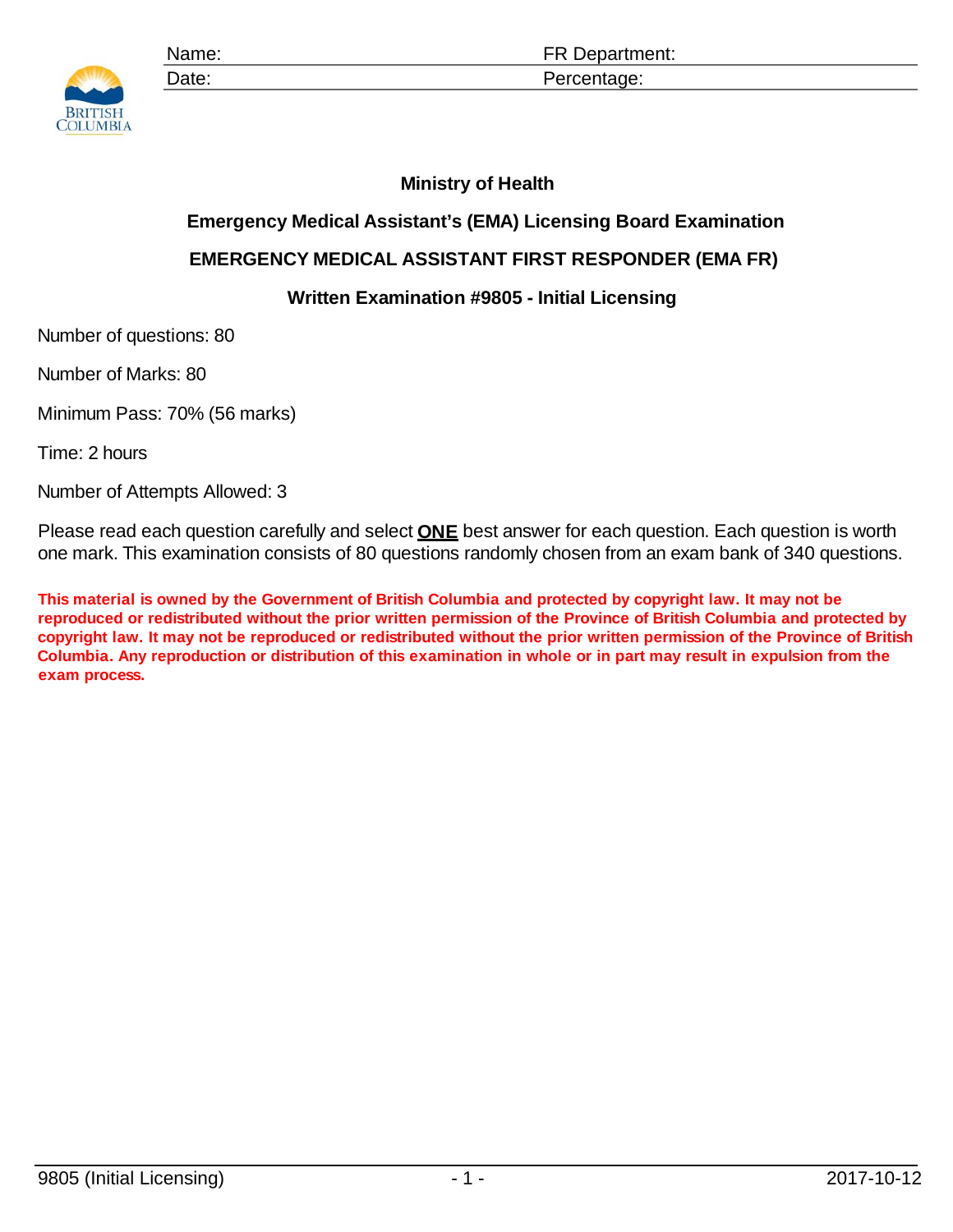- 1. As part of the EMA Code of Ethics, if an EMA witnesses any incompetent, illegal or unethical conduct by another EMA they must report the incident to the appropriate authorities?
- **True False** 2. An advance directive must state: that the patient understands the type of emergency health service he or she has consented to or refused  $B$ ) that the patient acknowledges a health care provider may not provide health care for which a patient has refused consent in the advance directive that the patient acknowledges a delegate may not be chosen to make decisions on behalf of the patient about health care for which the patient has given or refused consent in the advance directive  $\overline{D}$  all of the answers  $3.$  The danger of rupturing the sac that contains the amniotic fluid around the newborn is that: It can lead to infection in the fetus  $(B)$  It can lead to infection in the mother  $\mathsf{C}$ ) It can cause the mother to be starved of oxygen  $\Box$ ) It can cause the fetus to be starved of oxygen 4. In British Columbia the term of licence for a First Responder is: 8 years  $(B)$  2 years  $\textsf{C}\, \big) \,$  3 years  $\textsf{C}\, \big) \,$  5 years 5. Many signs of brain injury can also be produced by drug or alcohol abuse. **True False** 6. Impaled objects should be removed immediately. **True**  $_B$ ) False 7. You respond to a motor vehicle accident. The first action you take is to: perform a scene assessment  $(B)$  assess the level of consciousness of all patients determine which patient is most seriously injured (triage)  $D$  begin extrication of patients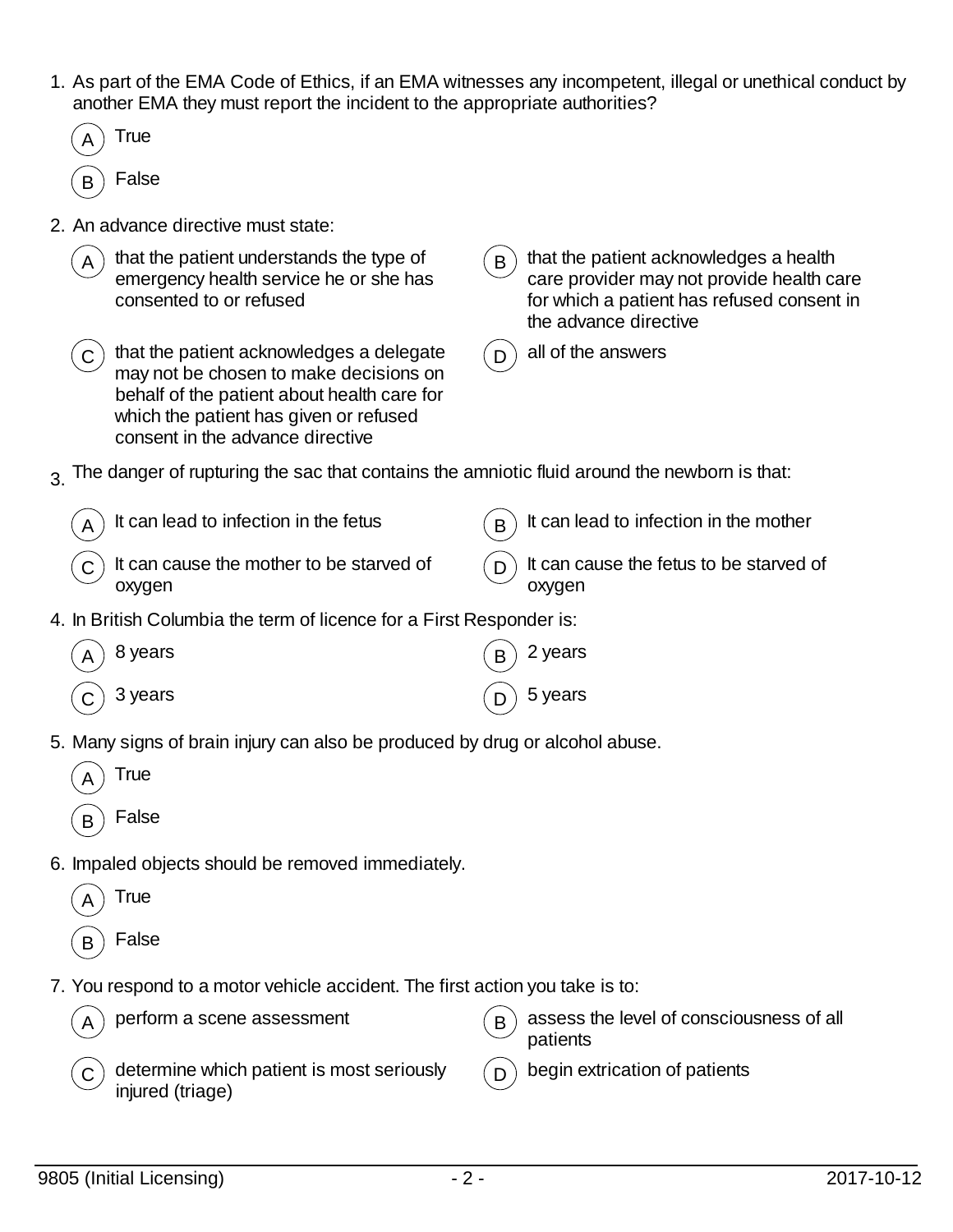8. A burn that presents with reddening of the skin, blisters and severe pain may be classified as:

| $(A)$ Superficial             |  |
|-------------------------------|--|
| $\overline{c}$ Full thickness |  |

 $\mathbf{B}$  Partial thickness

9. You can contact a bloodborne disease if bodily fluids from an infected person touch the mucous membranes in your eyes.



10. EMAs arrive on scene for a newborn presenting with HR 42, absent respirations, peripheral cyanosis, no meconium staining, and clear airway, maintained with a head-tilt chin-lift. After tactile stimulation and warming the newborn is not responding. What should the next treatment be?



11. Regardless of any past medical history, if a patient's chief complaint is shortness of breath, he/she receives high flow oxygen.

| True  |
|-------|
| False |

- 12. Carbon Monoxide combines with \_\_\_\_\_\_\_\_\_\_\_\_\_\_\_ in the blood, and prevents it from carrying Oxygen to the tissues.
	- Platelets  $(R)$  Plasma

 $(C)$  Leucocytes  $(D)$  Hemoglobin

13. If the mechanism of injury alerts you to spinal or head trauma, you open the airway using:

| $_A)$ crossed over finger technique        | $\binom{1}{B}$ head tilt chin lift |
|--------------------------------------------|------------------------------------|
| $\widehat{\mathsf{C}}$ modified jaw thrust | $(D)$ oral airway                  |

14. The power and authority of the *BC Emergency Health Services* can be found in:

| $( B )$ the Emergency Medical Assistant<br>$\vee$ Regulation |
|--------------------------------------------------------------|
|                                                              |

C the *Good Samaritan Act*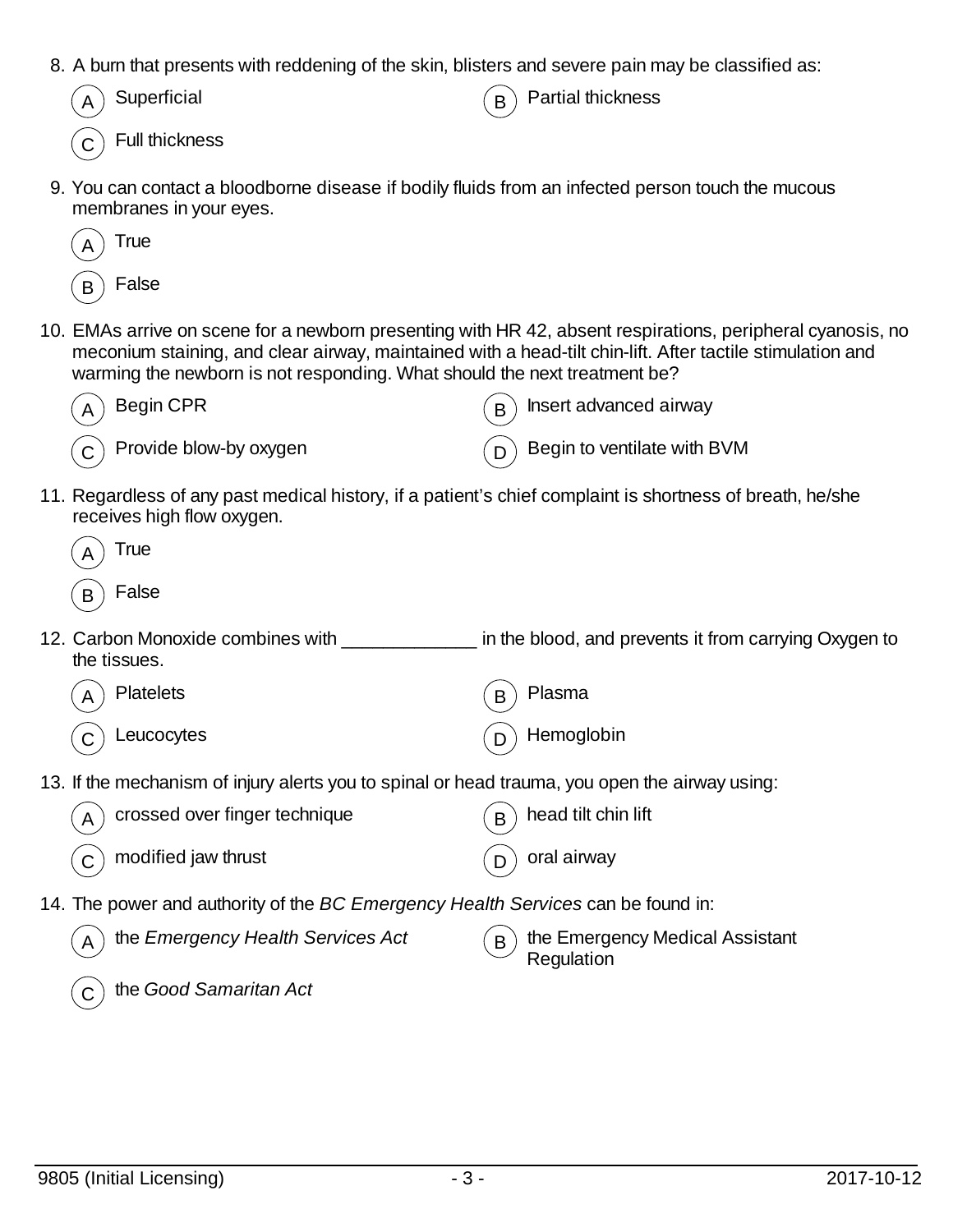|                                                                                                                                                                                                                                                                           | 15. Which of the following is not part of your role as a First Responder?                  |                                                                                 |  |  |  |
|---------------------------------------------------------------------------------------------------------------------------------------------------------------------------------------------------------------------------------------------------------------------------|--------------------------------------------------------------------------------------------|---------------------------------------------------------------------------------|--|--|--|
|                                                                                                                                                                                                                                                                           | Control the scene to protect yourself and<br>prevent further harm to the patient           | Determine the number of patients on a<br>B<br>scene                             |  |  |  |
|                                                                                                                                                                                                                                                                           | Transport the patient to the nearest<br>$\mathsf{C}$<br>hospital                           | Assess the patient and provide care<br>D<br>determined by your licence category |  |  |  |
|                                                                                                                                                                                                                                                                           | 16. Types of patients with an increased risk to heat and cold injuries are:                |                                                                                 |  |  |  |
|                                                                                                                                                                                                                                                                           | Infants and the elderly<br>A                                                               | Diabetics and infants                                                           |  |  |  |
|                                                                                                                                                                                                                                                                           | Patients with history of a cardiac condition<br>C<br>and the elderly                       | Patients with a history of low blood<br>D<br>pressure and diabetics             |  |  |  |
|                                                                                                                                                                                                                                                                           | 17. To treat a fractured limb, what should you do immediately after splinting is complete? |                                                                                 |  |  |  |
|                                                                                                                                                                                                                                                                           | check that the splint is supporting the<br>injury                                          | check with dispatch for paramedic's<br>B<br>arrival time                        |  |  |  |
|                                                                                                                                                                                                                                                                           | check for a proximal pulse on the limb                                                     | check for a distal pulse on the limb                                            |  |  |  |
|                                                                                                                                                                                                                                                                           | 18. Which of the following can help a woman cope with the pain and discomfort of labour?   |                                                                                 |  |  |  |
|                                                                                                                                                                                                                                                                           | Assuming a knee-chest position                                                             | Breathing in and out in a shallow<br>B<br>'panting" pattern                     |  |  |  |
|                                                                                                                                                                                                                                                                           | Alternately tensing and relaxing all the<br>$\mathsf{C}$<br>muscles in her body            | Focusing on an object in the room while<br>D<br>regulating her breathing        |  |  |  |
| 19. What "Act" governs the preservation of evidence at a scene?                                                                                                                                                                                                           |                                                                                            |                                                                                 |  |  |  |
|                                                                                                                                                                                                                                                                           | Good Samaritan Act                                                                         | <b>Health Emergency Act</b><br>B                                                |  |  |  |
|                                                                                                                                                                                                                                                                           | <b>Mental Health Act</b>                                                                   | <b>Coroners Act</b>                                                             |  |  |  |
| 20. To avoid appearing threatening, when possible you should get down to the patients level?                                                                                                                                                                              |                                                                                            |                                                                                 |  |  |  |
|                                                                                                                                                                                                                                                                           | True                                                                                       |                                                                                 |  |  |  |
|                                                                                                                                                                                                                                                                           | False<br>B                                                                                 |                                                                                 |  |  |  |
| 21. The patient is within 2 weeks of her delivery due date. She has delivered a baby before with no<br>complications. Her contractions are four minutes apart and she has a sensation of rectal pressure. Her<br>water broke an hour ago. The EMA knows that delivery is: |                                                                                            |                                                                                 |  |  |  |
|                                                                                                                                                                                                                                                                           | Delayed                                                                                    | Ectopic                                                                         |  |  |  |
|                                                                                                                                                                                                                                                                           | Imminent                                                                                   | Premature                                                                       |  |  |  |
|                                                                                                                                                                                                                                                                           | 22. Which of the following is a unique sign of a head injury?                              |                                                                                 |  |  |  |

 $_\mathsf{A}\bigl)$  Depression or large areas of swelling on the skull  $\binom{1}{B}$  Irritability  $\left(\begin{matrix} \overline{C} \end{matrix}\right)$  Odor on the breath  $\left(\begin{matrix} \overline{D} \end{matrix}\right)$  Bloodshot eyes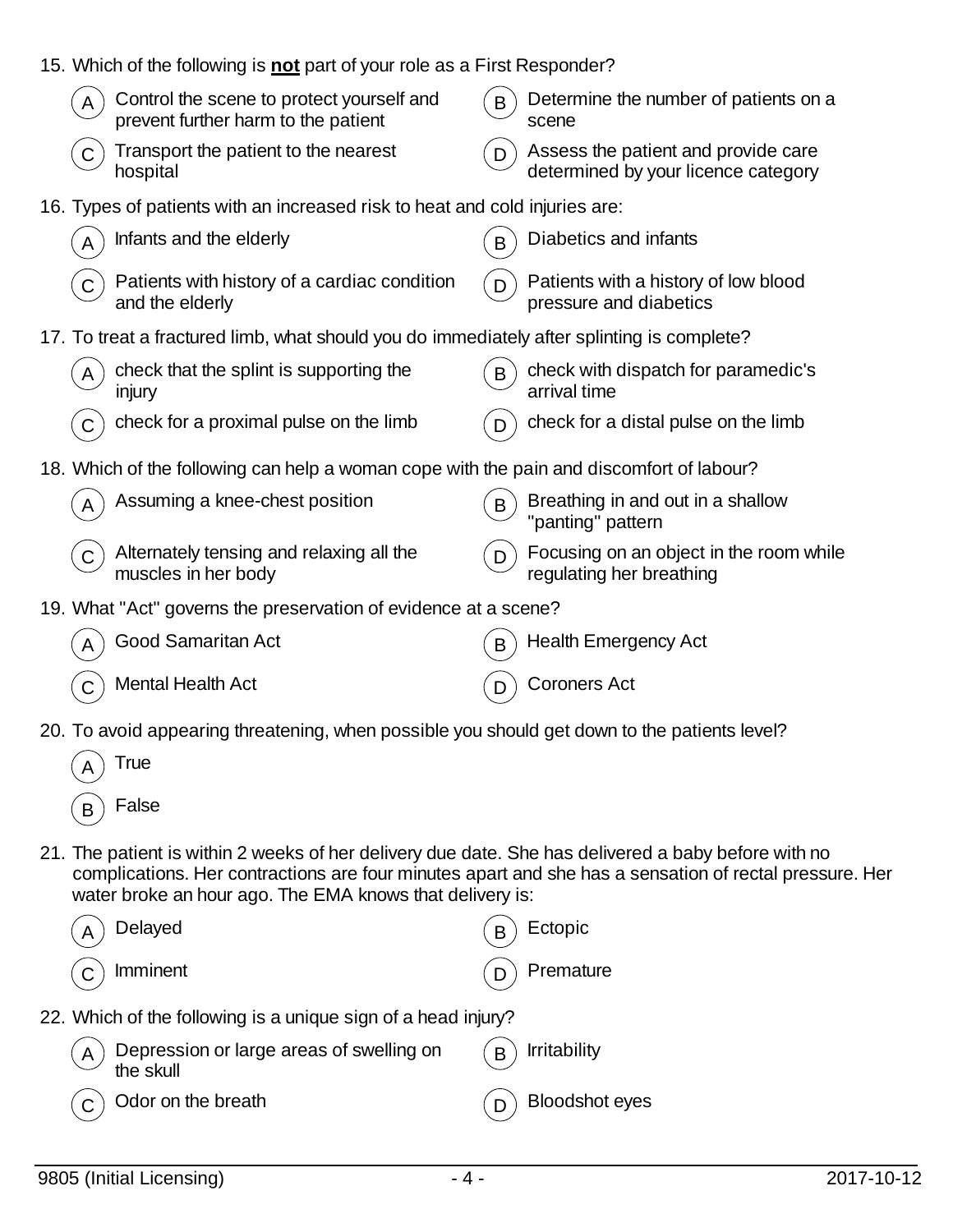| 23. A hand-off report should include:                                                                                                |                                                                                                           |  |  |
|--------------------------------------------------------------------------------------------------------------------------------------|-----------------------------------------------------------------------------------------------------------|--|--|
| Patient age and gender, chief complaint,<br>SAMPLE, interventions                                                                    | Level of consciousness, patient age and<br>B<br>gender, chief complaint, insurance<br>provider            |  |  |
| Secondary assessment findings, patient<br>name, circulation status, SAMPLE                                                           | Patient responses, airway status,<br>D<br>treatments, estimated time of arrival                           |  |  |
| 24. The "A" in sample stands for _________                                                                                           |                                                                                                           |  |  |
| Airway                                                                                                                               | Actions<br>B                                                                                              |  |  |
| Allergies                                                                                                                            | Alert                                                                                                     |  |  |
| 25. When disinfecting equipment, what protection must be taken?                                                                      |                                                                                                           |  |  |
| decontaminate all disassembled<br>A<br>equipment outside                                                                             | wear mask and goggles while<br>$\mathsf{B}$<br>decontaminating                                            |  |  |
| use exhaust fans to remove dangerous<br>fumes                                                                                        | wear gloves                                                                                               |  |  |
| 26. EMAs are called to a home where a woman is in labour, crowning is noted and birth is imminent. In<br>of childbirth is occurring? | addition they also see a loop of rope-like tissue protruding from the vaginal opening. What complication  |  |  |
| <b>Breech birth</b>                                                                                                                  | Miscarriage<br>B                                                                                          |  |  |
| Prolapsed cord                                                                                                                       | Abruptio placentae<br>D                                                                                   |  |  |
| 27. The only contraindication for assisting ventilations of an infant or child is complete airway obstruction.                       |                                                                                                           |  |  |
| True                                                                                                                                 |                                                                                                           |  |  |
| False<br>B                                                                                                                           |                                                                                                           |  |  |
| 28. Which of the following injuries may be classified as head injuries?                                                              |                                                                                                           |  |  |
| fracture to facial bones                                                                                                             | indirect injury to the brain<br>B                                                                         |  |  |
| direct injury to the brain                                                                                                           | all of the answers<br>D                                                                                   |  |  |
| 29. As an Emergency Medical Assistant (EMA), if a complaint is filed against you with the Emergency<br>ways:                         | Medical Assistants Licensing Board, you will be first notified of the complaint in which of the following |  |  |
| Your employer will notify you of the<br>complaint                                                                                    | A letter from the EMA Licensing Board<br>B                                                                |  |  |

- $\infty$   $\,$  A phone call from a member of the EMA Licensing Board
- $\overline{\mathsf{D}}$   $\big)$  A phone call from a member of the Investigations Committee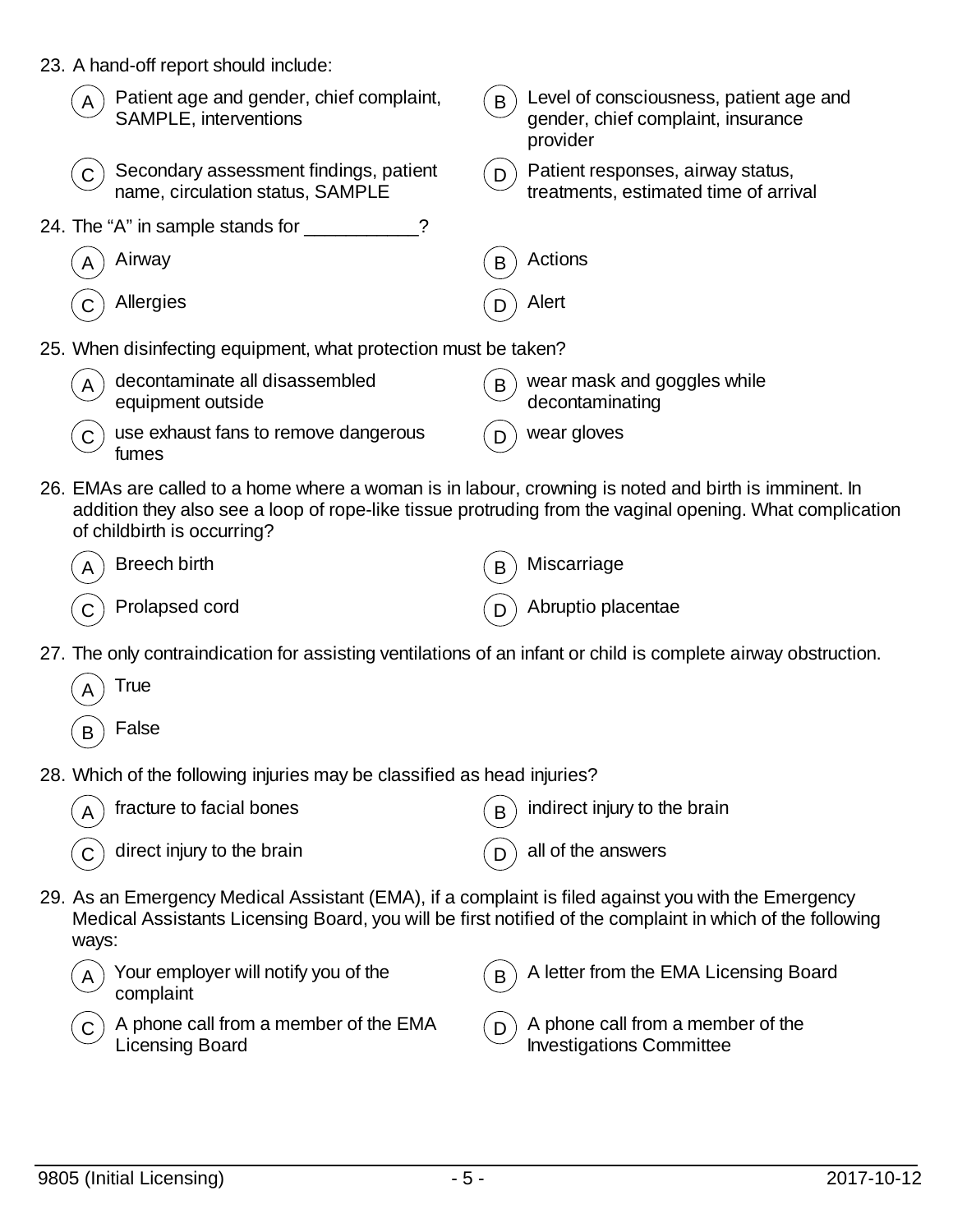30. Gunshot and stab wound legislation is not intended to capture stab wounds that have been:

| $(A)$ self-inflicted or are accidental                                          | $\mathbf{B}$ assessed, treated and released at the<br>scene |
|---------------------------------------------------------------------------------|-------------------------------------------------------------|
| $\sigma(\mathbf{c})$ determined to be non-life threatening                      | $\Gamma$ assessed and released before transport             |
| 31. You would describe an adult as having rapid breathing if they are breathing |                                                             |

| $(A)$ 15-20 breaths per minute with a rapid<br>radial pulse                | $\mathsf{R}$ more than 20 breaths per minute not<br>brought on by exercise or exertion |
|----------------------------------------------------------------------------|----------------------------------------------------------------------------------------|
| $\binom{1}{C}$ 30 breaths per minute brought on by<br>exercise or exertion | $(p)$ 12 to 20 breaths per minute without a<br>radial pulse                            |

32. An emergency medical assistant is required to disclose all gunshot wounds regardless of origin .

| I rue |
|-------|
| False |

33. An EMA is obligated to protect and maintain the patient's safety and dignity, regardless of the patient's race, colour, ancestry, place of origin, religion, marital status, family status, physical or mental disability, sex or sexual orientation. Where can this statement be found?

| $(A)$ Emergency Health Services Act                                     | $\binom{1}{B}$ Emergency Health Services Corporation<br><b>Treatment Guidelines</b> |
|-------------------------------------------------------------------------|-------------------------------------------------------------------------------------|
| C Emergency Medical Assistants<br>Regulation: Schedule 3 Code of Ethics | $($ D) Health Professions Act                                                       |

34. During the scene assessment, which of the following is not a consideration?

|   | Environment                                                                                                                                                          | Β              | Hazards                                                                                    |
|---|----------------------------------------------------------------------------------------------------------------------------------------------------------------------|----------------|--------------------------------------------------------------------------------------------|
|   | Mechanism of injury                                                                                                                                                  |                | LOC of all patients                                                                        |
|   | 35. The purpose of the primary survey is to:                                                                                                                         |                |                                                                                            |
| A | Ensure the safety of the people at the<br>scene, to identify the mechanism of injury<br>or nature of illness, and to determine any<br>necessary additional resources | B              | Identify and manage life and limb<br>threatening injuries and conditions                   |
|   | Identify the patient's chief complaint,<br>establish a baseline set of vital signs and<br>gather information about the patient's<br>injuries and condition           | $\overline{D}$ | Allow the EMA-FR to perform medical<br>procedures normally in the domain of a<br>physician |
| E | Gather or give information regarding the<br>patient's status and treatment                                                                                           |                |                                                                                            |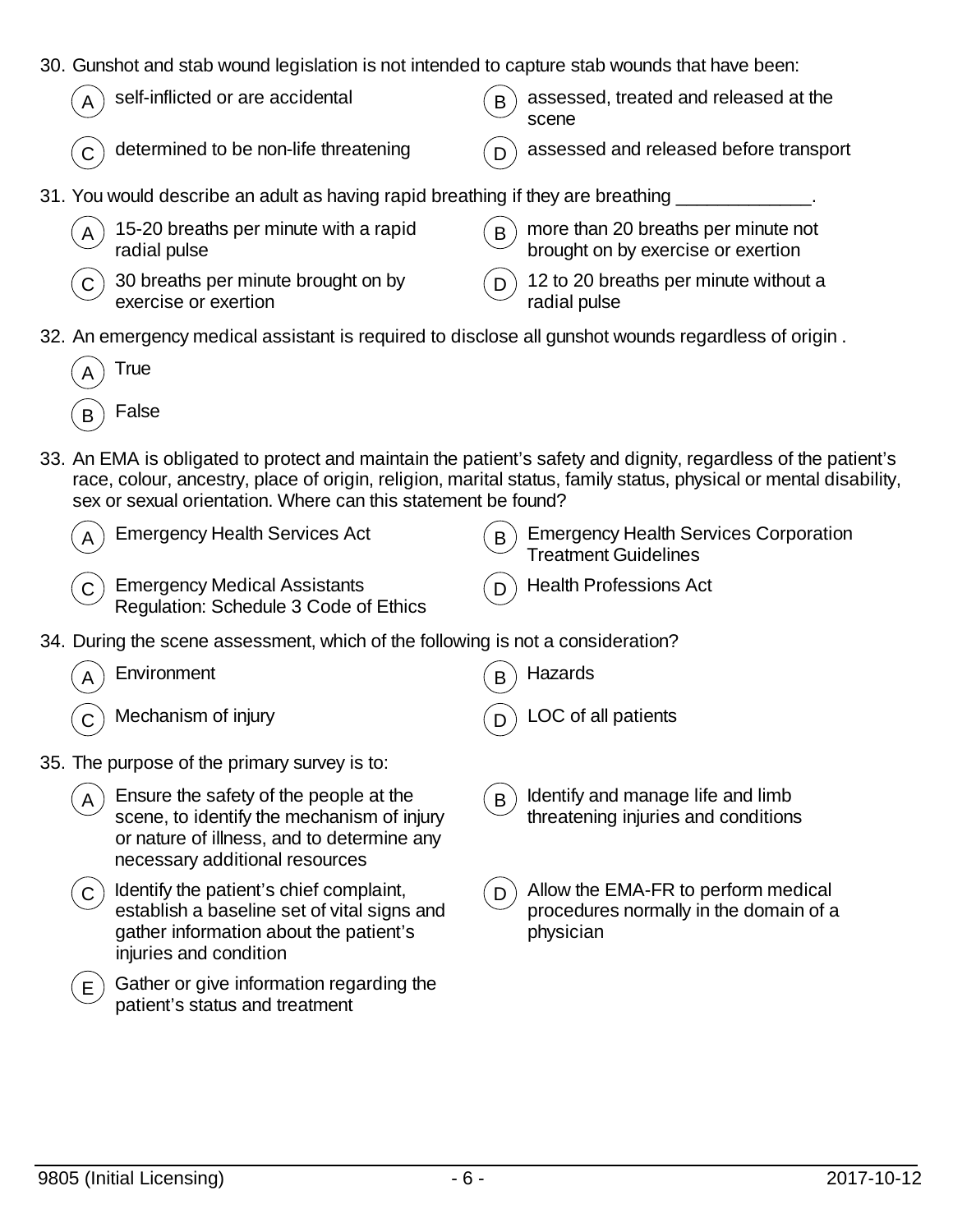36. The patient is wearing a nitroglycerin patch on the area where the AED electrode should be placed. The EMA should:



Place the electrode over the medication patch

Remove the medication patch with a gloved hand; wipe the area and apply the



Place the electrode adjacent to the medication patch



 $\cap$  None of the answers

37. Following delivery, it is important to prevent hypothermia by immediately drying the infant and wrapping them up using the same towel.



electrode

- 38. At the scene of a stabbing, you see a knife you believe was used in the incident next to the unconscious patient. What should you do with the knife?
	- Pick it up, using a dressing or bandage, and place it in a plastic bag to give to the police  $\mathbf{B}$ ) Avoid touching or moving the knife unless it causes a safety hazard, or interferes with care Be careful not to touch the handle as you move the knife carefully away from the patient  $\overline{D}$  Note the knife's exact position; move it away from the patient, and save it for the police
- 39. You are dispatched to a location where you see a person standing in the middle of a busy intersection. Cars are passing and honking. As you guide the person to the curb and question them, they are slow to respond and seem confused. They refuse to be examined, and they attempt to walk back into the street. In this case, which legislation pertains to the Emergency Medical Assistant's (EMA's) duties?

| $\binom{1}{A}$ Health Emergency Act | $(B)$ Motor Vehicle Act  |
|-------------------------------------|--------------------------|
| $\binom{1}{C}$ Mental Health Act    | $(D)$ Good Samaritan Act |

40. A 72-year-old woman is found confused and shivering after leaving her house without adequate clothing. The outside temperature is -7ºC (20°F), and there is snow on the ground. She is able to talk, but does not remember what happened. Which of the following is **most** likely responsible for her condition?

| $\left(\widehat{A}\right)$ Aneurysm  | $\binom{B}{B}$ Stroke      |
|--------------------------------------|----------------------------|
| $\left(\widehat{C}\right)$ Frostbite | $\binom{1}{D}$ Hypothermia |

41. An emergency medical assistant must follow a patient's instructions, as described in an advance directive, unless the patient's representative disagrees.

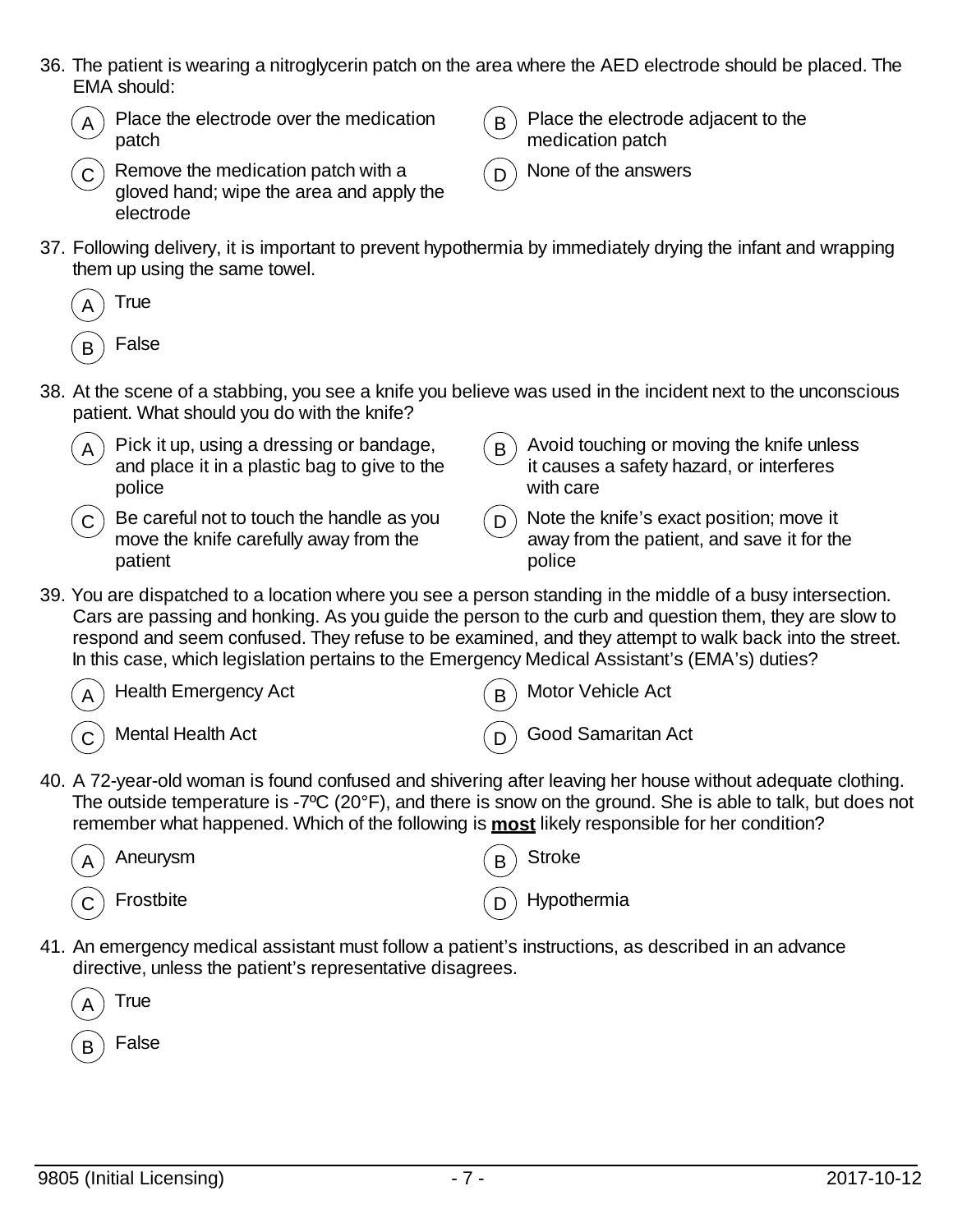42. In special circumstances the Emergency Medical Assistants (EMA) Licensing Board may extend the licence of an EMA on one occasion provided all of the following requirements have been met **except**:



The licence extension is for a maximum of 60 days



 $\mathbf{B}$ ) the request is made before the EMA's licence has expired

) the request is authorized by the BC Emergency Health Services Corporation

43. The AED is contraindicated for patients with a pacemaker installed.



44. The EMA Licensing Board may grant a licence holder an endorsement provided they have successfully completed training and/or examinations recognized by the board?



45. A confined space is a place with limited access and egress that was not designed for human occupancy.

| True  |
|-------|
| False |

46. When ventilating a non-breathing 3-year old ch34ild, the correct rate would be?

|    | 12 - 20 times a minute                                                                                                                                               | B | 18 - 24 times a minute                                                                     |
|----|----------------------------------------------------------------------------------------------------------------------------------------------------------------------|---|--------------------------------------------------------------------------------------------|
|    | 8 - 12 times a minute                                                                                                                                                |   | 30 - 40 times a minute                                                                     |
|    | 47. The purpose of the secondary survey is to:                                                                                                                       |   |                                                                                            |
| A  | Ensure the safety of the people at the<br>scene, to identify the mechanism of injury<br>or nature of illness, and to determine any<br>necessary additional resources | B | Identify and manage life and limb<br>threatening injuries and conditions                   |
| C. | Identify the patient's chief complaint,<br>establish a baseline set of vital signs and<br>gather information about the patient's<br>injuries and condition           | D | Allow the EMA-FR to perform medical<br>procedures normally in the domain of a<br>physician |
| Е. | Gather or give information regarding the<br>patient's status and treatment                                                                                           |   |                                                                                            |
|    | 48. When ventilating a non-breathing patient with a BVM, the patient must be positioned:                                                                             |   |                                                                                            |
|    | Prone                                                                                                                                                                |   | Supine                                                                                     |
|    | 3/4 prone                                                                                                                                                            |   | As found                                                                                   |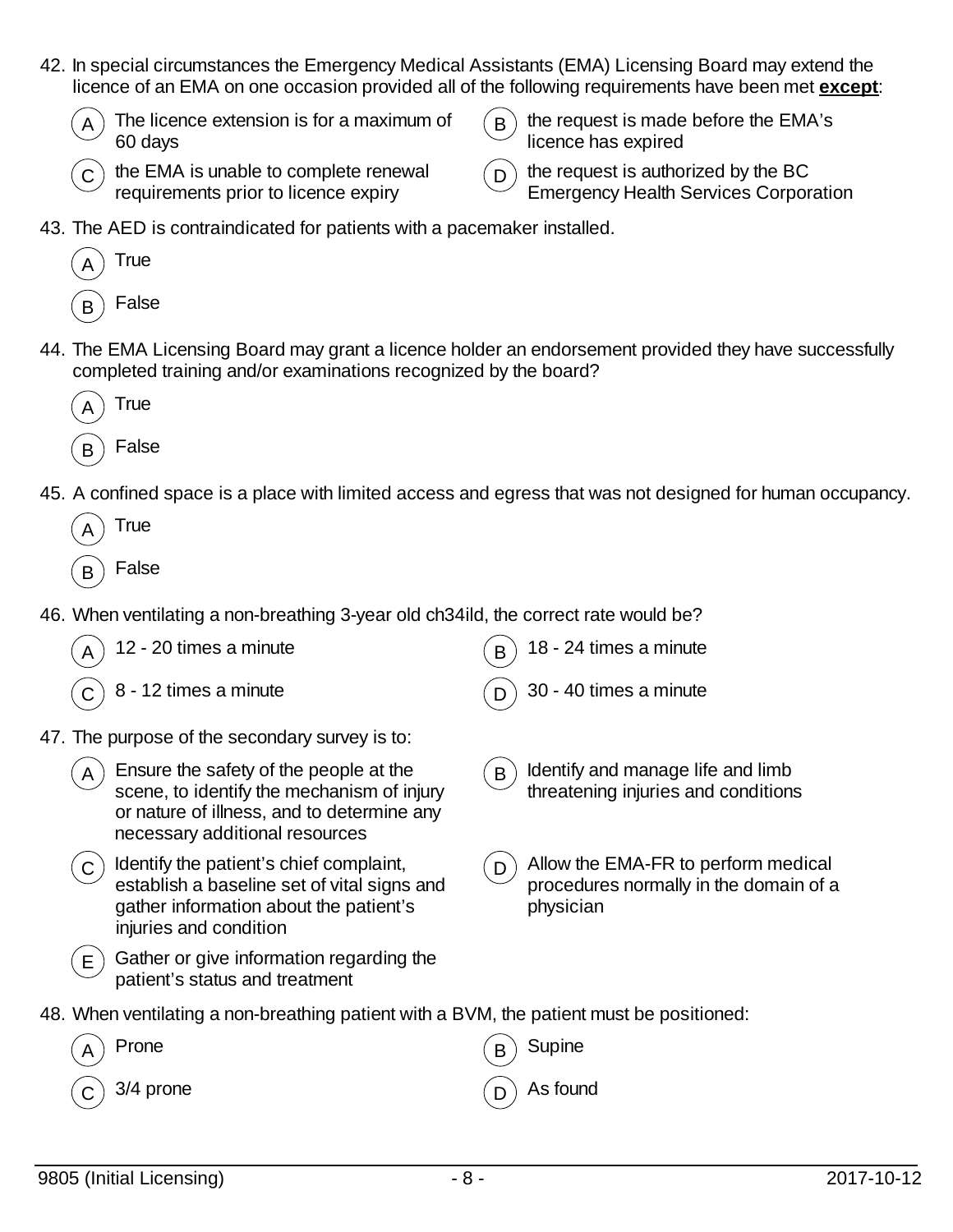| 49. Signs and symptoms of respiratory distress include all of the following except:                                                                                                               |   |                                                                        |
|---------------------------------------------------------------------------------------------------------------------------------------------------------------------------------------------------|---|------------------------------------------------------------------------|
| Inability to speak in full sentences<br>A                                                                                                                                                         | B | <b>Tripod positioning</b>                                              |
| Use of accessory muscles<br>$\mathsf C$                                                                                                                                                           | D | Increased pulse rate                                                   |
| None of the answers<br>E                                                                                                                                                                          |   |                                                                        |
| 50. Provision of emergency health Services in British Columbia is a local or municipal responsibility.<br>True<br>A                                                                               |   |                                                                        |
| False<br>B                                                                                                                                                                                        |   |                                                                        |
| 51. Which of the following is not a sign or symptom of smoke inhalation?                                                                                                                          |   |                                                                        |
| Carbon in the sputum<br>A                                                                                                                                                                         |   | Facial burns                                                           |
| Rosy pink skin<br>С                                                                                                                                                                               | D | Smoky breath odour                                                     |
| 52. You have arrived at the scene of a vehicle collision where there are downed electrical wires. You should:                                                                                     |   |                                                                        |
| check to see if the wires are energized<br>A<br>and, if not, move them                                                                                                                            | B | assume the wires are energized and<br>move everyone back from the area |
| use a non-conductive object to move the<br>$\mathsf C$<br>wires so you can reach the patient                                                                                                      | D | tell the patient to try to remove herself from<br>the scene            |
| ?                                                                                                                                                                                                 |   |                                                                        |
| Mechanism of injury<br>A                                                                                                                                                                          | B | Medical management                                                     |
| Medications<br>$\mathsf C$                                                                                                                                                                        | D | Motor skills                                                           |
| 54. How is information on gunshot wound and stabbings reported to police?                                                                                                                         |   |                                                                        |
| email report                                                                                                                                                                                      |   | oral report                                                            |
| facsimile report                                                                                                                                                                                  |   |                                                                        |
| 55. A conscious patient has refused care from an EMA. The patient suddenly becomes unconscious. The<br>EMA can legally provide emergency care despite the initial refusal. This is an example of: |   |                                                                        |
| Implied consent<br>A                                                                                                                                                                              |   | Advance directive                                                      |
| Expressed consent                                                                                                                                                                                 |   | Substituted consent                                                    |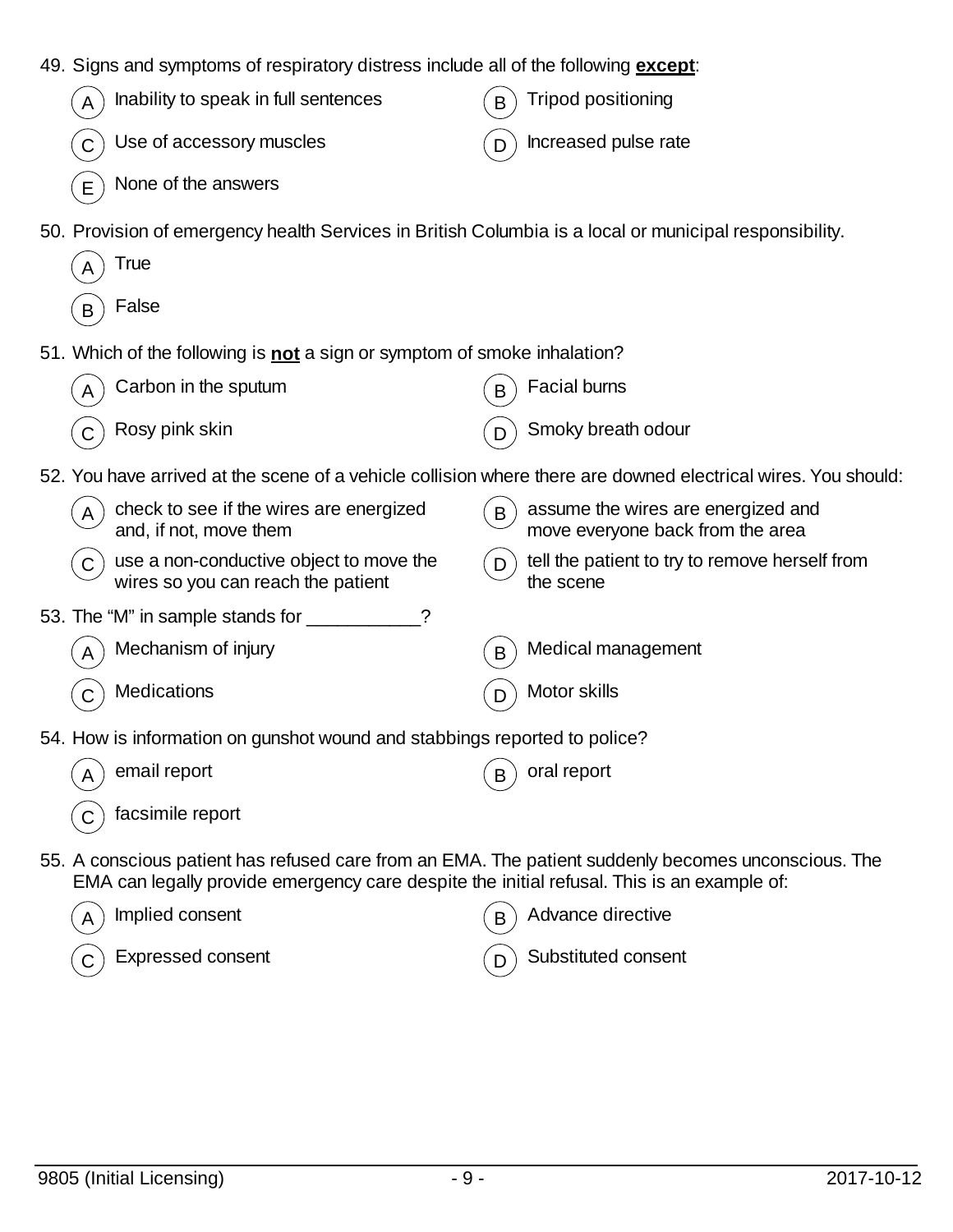|             | the employer/fire department is to:                                                                                                      |   | 56. The best way to ensure that you meet the expectations of the licensing board, the public, your peers, and |
|-------------|------------------------------------------------------------------------------------------------------------------------------------------|---|---------------------------------------------------------------------------------------------------------------|
|             | Know your level of licence                                                                                                               | B | Always act in the best interest of the<br>patient                                                             |
| $\mathsf C$ | Act confident and in control while you<br>provide care                                                                                   |   | Attend all ongoing education sessions                                                                         |
| E           | Record everything well on the pre-hospital<br>care report                                                                                |   |                                                                                                               |
|             | 57. What is the main goal when treating a patient suffering from a spinal injury?                                                        |   |                                                                                                               |
| A           | transport the patient immediately                                                                                                        | B | protect the patient from further injury                                                                       |
| C           | move the patient out of the hot zone                                                                                                     | D | assess the patient's range of motion                                                                          |
|             | 58. Roles of the EMA-FR include all of the below except:                                                                                 |   |                                                                                                               |
| A           | Talking to bystanders                                                                                                                    | B | Obtaining vital signs                                                                                         |
| C           | Gathering scene information                                                                                                              | D | Providing scene cover                                                                                         |
| E           | Completing documentation                                                                                                                 |   |                                                                                                               |
|             | 59. Principles of proper lifting include all of the following <b>except:</b>                                                             |   |                                                                                                               |
|             | Use your legs to lift, not your back                                                                                                     | B | Keep the weight of the object close to your<br>body                                                           |
| C           | Twist for awkward lifting when required                                                                                                  | D | Use commands to communicate with your<br>partner                                                              |
| E           | <b>Physical fitness</b>                                                                                                                  |   |                                                                                                               |
|             | 60. What are the steps included in the primary survey?                                                                                   |   |                                                                                                               |
|             | Scene Assessment, Level of<br>Consciousness, Delicate Spine, Airway,<br><b>Breathing, Circulation</b>                                    | B | Scene Assessment, Level of<br>Consciousness, Airway, Breathing,<br><b>Circulation, Rapid Body Survey</b>      |
| $\mathsf C$ | Level of Consciousness, Airway,<br><b>Breathing, Circulation, Rapid Body</b><br>Survey, Skin                                             | D | Level of Consciousness, Airway,<br>Breathing, Circulation, Rapid Body Survey                                  |
|             | 61. You discover a mechanism of injury that is known to cause spinal injuries. How should you open the<br>airway of the injured patient? |   |                                                                                                               |
|             | use a head tilt chin lift                                                                                                                | B | use the 3/4 prone position                                                                                    |
|             | use the crossed over finger technique                                                                                                    |   | use a modified jaw thrust                                                                                     |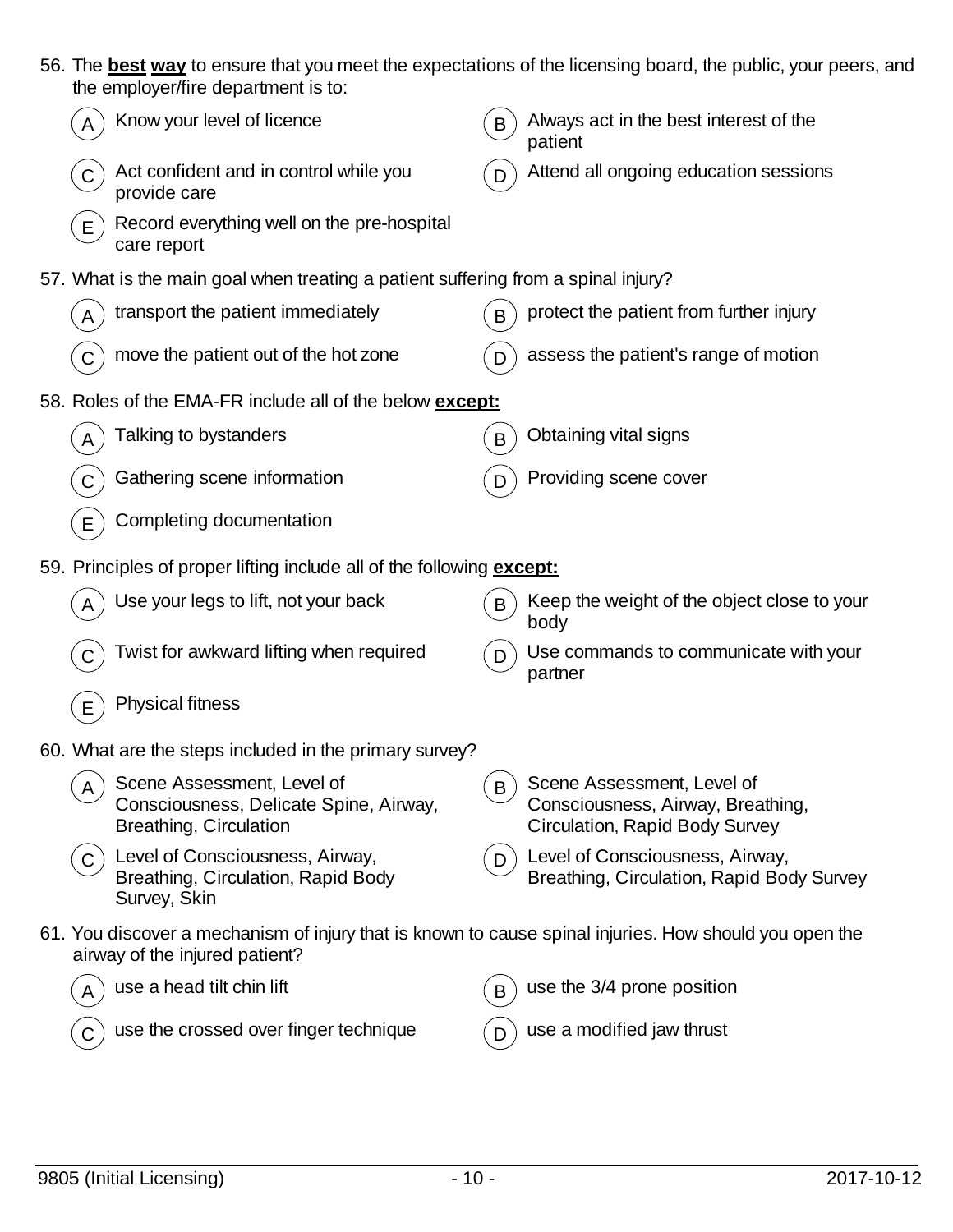| 62. What should you do first to treat a patient with "Deep Frostbite?"      |                                                                                                                                                                                                                 |  |
|-----------------------------------------------------------------------------|-----------------------------------------------------------------------------------------------------------------------------------------------------------------------------------------------------------------|--|
| Remove the source of the cold, then cover<br>A<br>the extremity and elevate | Rub the affected area to re-warm, then<br>B<br>exercise moderately                                                                                                                                              |  |
| Place hot packs on the affected area                                        | Allow the patient to exercise moderately<br>D                                                                                                                                                                   |  |
| 63. While doing good CPR you feel ribs breaking. You should:                |                                                                                                                                                                                                                 |  |
| Start abdominal thrusts                                                     | Move to different hand placement on chest<br>В                                                                                                                                                                  |  |
| Maintain CPR at original rate and<br>C<br>pressure                          | Continue but use less pressure                                                                                                                                                                                  |  |
| Stop CPR<br>Е                                                               |                                                                                                                                                                                                                 |  |
| 64. During the RBS, the EMA-FR is:                                          |                                                                                                                                                                                                                 |  |
| looking for hazards at the scene                                            | performing a thorough examination<br>$\mathsf{B}$<br>looking for all possible injuries                                                                                                                          |  |
| looking for the mechanism of injury                                         | looking for life threatening injuries only                                                                                                                                                                      |  |
| following <b>except</b> :                                                   | 65. The Emergency Medical Assistants Licensing Board finds that an emergency medical assistant (EMA)<br>has incompetently carried out the duties of an emergency medical assistant. The board may do all of the |  |
| impose conditions on the person's licence                                   | revoke or suspend the licence<br>B                                                                                                                                                                              |  |
| sue the individual for damages                                              | bar the person from being licensed under<br>D<br>the Act for a period of time the board<br>considers appropriate                                                                                                |  |
|                                                                             |                                                                                                                                                                                                                 |  |

66. With severe hypothermia, a maximum of three shocks can be delivered with an AED.

| $(A)$ True                                                                                                              |
|-------------------------------------------------------------------------------------------------------------------------|
| $(\mathsf{B})$ False                                                                                                    |
| 67. In a cardiac arrest with 2 rescuers, an oropharyngeal airway should be measured and inserted and<br>oxygen applied: |

| A While the EMA-First Responder is<br>assessing the airway               | $(B)$ Prior to ventilating the patient |
|--------------------------------------------------------------------------|----------------------------------------|
| $\overline{C}$ As soon as practical after the AED<br>protocol is started | $\binom{1}{D}$ After 4 minutes of CPR  |

68. You should address a patient by name whenever possible, however you should not address an elderly patient by their first name, unless invited to do so.

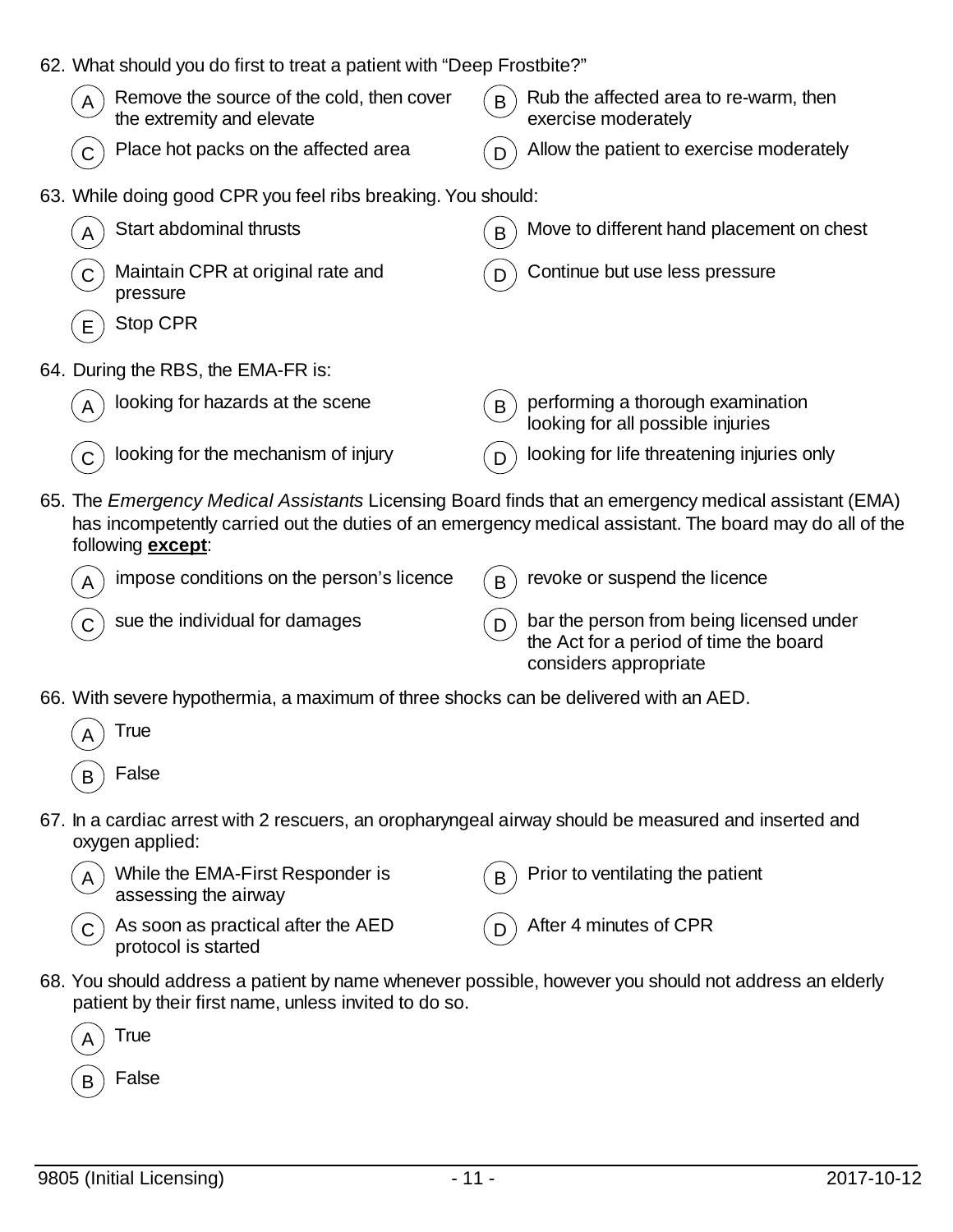| 69. Which of the following respiratory conditions is <b>not</b> classified as COPD?                                                                                                  |                                                                                                                                                                                                                                                                                                                                                                                                                                      |  |
|--------------------------------------------------------------------------------------------------------------------------------------------------------------------------------------|--------------------------------------------------------------------------------------------------------------------------------------------------------------------------------------------------------------------------------------------------------------------------------------------------------------------------------------------------------------------------------------------------------------------------------------|--|
| chronic emphysema                                                                                                                                                                    | chronic bronchitis                                                                                                                                                                                                                                                                                                                                                                                                                   |  |
| chronic asthma                                                                                                                                                                       |                                                                                                                                                                                                                                                                                                                                                                                                                                      |  |
| is a warm sunny day; there are no hazards. Your only patient is supine on hard packed dirt as you<br>of:                                                                             | 70. You have been called to a construction site for a 40 year old male who has fallen 10 feet from a ladder. It<br>approach. You observe that his right thigh pant leg is blood soaked with pooling on the ground. He is<br>screaming about severe pain in his leg. Several workers are standing around, observing; they confirm<br>what has happened. The most effective method of controlling the bleeding is with the application |  |
| A tourniquet                                                                                                                                                                         | Direct pressure<br>B                                                                                                                                                                                                                                                                                                                                                                                                                 |  |
| Pressure point                                                                                                                                                                       |                                                                                                                                                                                                                                                                                                                                                                                                                                      |  |
| 71. In emergency situations where an emergency medical assistant (EMA) discovers a patient has an<br>document. Which document prevails if both documents have the same date?         | advance directive and a "No CPR" or "DNR" order, the EMA must comply with the most recently dated                                                                                                                                                                                                                                                                                                                                    |  |
| the "No CPR" Order                                                                                                                                                                   | the advance directive<br>B                                                                                                                                                                                                                                                                                                                                                                                                           |  |
| the "DNR" Order                                                                                                                                                                      |                                                                                                                                                                                                                                                                                                                                                                                                                                      |  |
| patient should be managed by:                                                                                                                                                        | 72. Your patient is displaying raccoon eyes and Battle's signs. Fluid is draining from one of his ears. This                                                                                                                                                                                                                                                                                                                         |  |
| placing the affected ear down to promote<br>drainage                                                                                                                                 | applying a loose clean dressing over the<br>B<br>ear                                                                                                                                                                                                                                                                                                                                                                                 |  |
| applying indirect pressure only                                                                                                                                                      | applying direct pressure with sterile gauze                                                                                                                                                                                                                                                                                                                                                                                          |  |
| 73. If food or fluids enter the lungs, this is called                                                                                                                                |                                                                                                                                                                                                                                                                                                                                                                                                                                      |  |
| inhalation<br>A                                                                                                                                                                      | aspiration<br>B                                                                                                                                                                                                                                                                                                                                                                                                                      |  |
| expiration                                                                                                                                                                           | vomitosis                                                                                                                                                                                                                                                                                                                                                                                                                            |  |
| 74. What is an advance directive?                                                                                                                                                    |                                                                                                                                                                                                                                                                                                                                                                                                                                      |  |
| none of the answers                                                                                                                                                                  | a document in which a capable adult<br>B<br>names a representative and sets out the<br>type and scope of decisions that the<br>representative may make on behalf of the<br>adult if the adult becomes incapable                                                                                                                                                                                                                      |  |
| a written instruction made by a capable<br>C<br>adult who gives or refuses consent to<br>health care in the event that the adult is not<br>capable of giving instruction at the time | a written summary of the capable adult's<br>D<br>wishes to guide their temporary substitute<br>decision-maker or representative if called<br>to make a health care decision where the                                                                                                                                                                                                                                                |  |

the health care is required

adult is incapable of making a decision